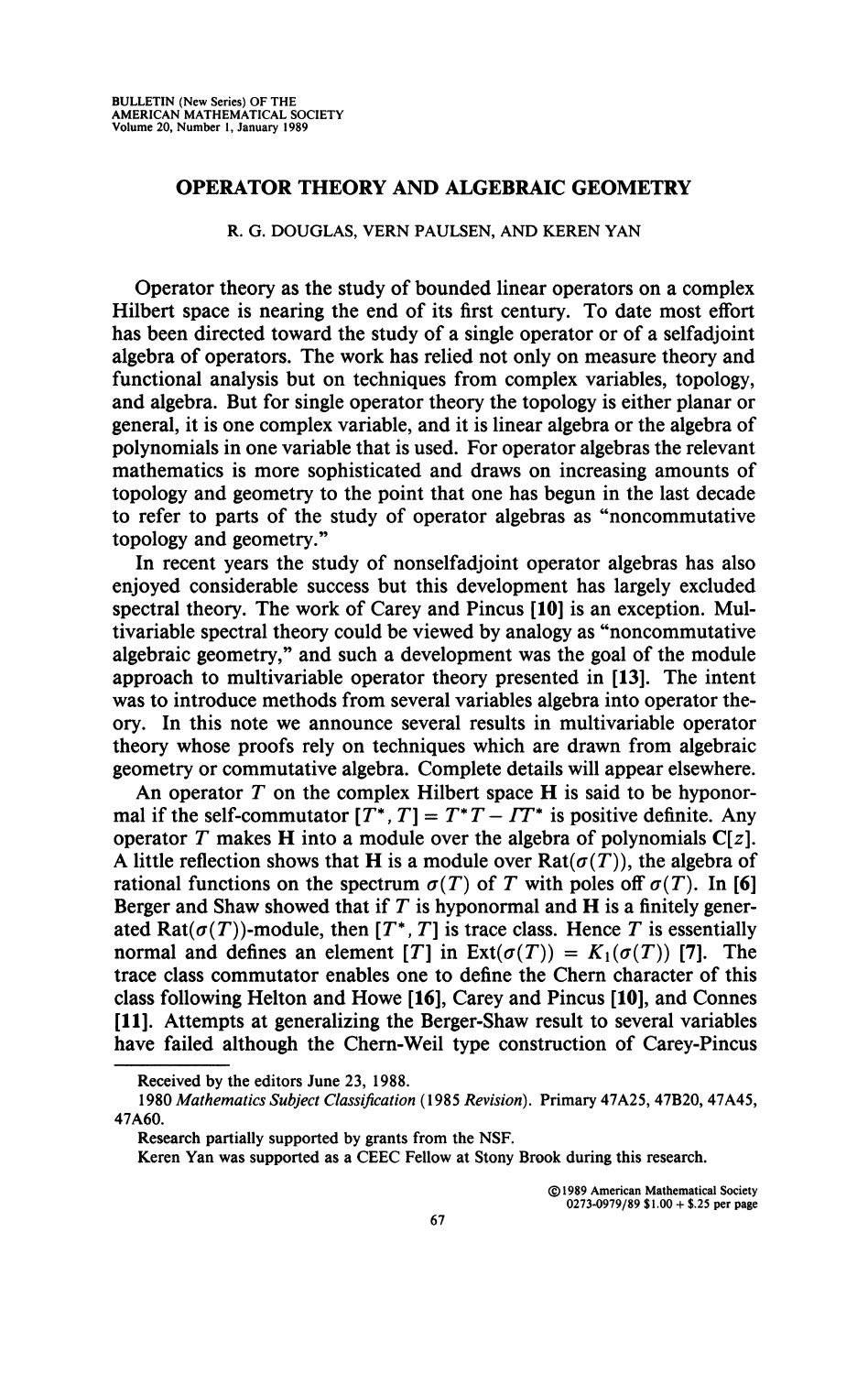and Connes would apply if the appropriate hypotheses were fulfilled. Actually, as examination of the coordinate multipliers on the bidisk shows, no complete generalization of the Berger-Shaw result can hold in several variables. We obtain our generalization by restricting the joint spectrum to be contained in an algebraic curve.

An N-tuple  $T = (T_1, T_2, ..., T_N)$  is *joint hyponormal* if  $[T_i, T_j] = 0$  and the compound operator  $([T_j^*, T_i])$  is positive definite (cf. [4]). The joint spectrum we use will always be the Taylor spectrum [17].

**THEOREM.** Let  $T = (T_1, T_2, \ldots, T_N)$  be a joint hyponormal N-tuple on H *and set* 

$$
\mathbf{I} = \{p \in \mathbf{C}[z_1, z_2, \ldots, z_N] : p(T_1, \ldots, T_N) = 0\}.
$$

*If* **H** is a finitely generated  $\text{Rat}(\sigma(T_1,\ldots,T_n))$ -module and the Krull dimen*sion of*  $C[z_1,...,z_N]/I$  *is* 1 (*or, equivalently, the zero variety*  $Z(I)$  *is an algebraic curve*), then  $([T_i^*, T_i])$  is trace class.

Hence, the  $C^{\infty}$ -subalgebra of  $C^*(T_1,\ldots,T_N)$  is what Helton-Howe call a one-dimensional crypto-integral algebra.

COROLLARY. If  $(S_1, \ldots, S_N)$  are joint subnormal operators on **H** such *that* **H** is a finitely generated  $\text{Rat}(\sigma(S))$ -module and  $\sigma(S_1,\ldots,S_N)$  is con*tained in an algebraic curve, then*  $([S_i^*, S_i])$  *is trace class.* 

The proof uses a refined version of Noether's normalization theorem from algebraic geometry (cf. [8]). If each of the operators  $T_i$  could be expressed as  $p_i(X)$  for some polynomial  $p_i$  and a fixed hyponormal operator X such that H were finitely generated as a Rat $(\sigma(X))$ -module, then the result would be immediate. The normalization theorem enables us to essentially reduce to this case.

There are many examples to which our results apply. Let V be an algebraic curve in  $\mathbb{C}^N$  and  $\mu$  be a finite measure with compact support contained in V. If H is the closure in  $L^2(\mu)$  of  $C[z_1, z_2, ..., z_N]$ , then the restriction  $T_i$  of multiplication by  $z_i$  provides an N-tuple  $(T_1, T_2, ..., T_N)$ to which the Corollary applies. Although H could be all of  $L^2(\mu)$ , that will not be the case if evaluation of the polynomials at some point of  $V$  is continuous in the  $L^2$ -norm. Thus if  $\mu$  restricted to some open set in the relative topology of  $V$  is area measure, the example will be nontrivial.

We now turn to a very different result. The simplest Hilbert module over the disk algebra  $A(D)$  is the Hardy module  $H^2(D)$ . Using von Neumann's characterization of isometries [18], the Wold decomposition [19], or Beurling's invariant subspace theorem [6], one can show that each (closed) submodule of  $H^2(D)$  is unitarily equivalent to  $H^2(D)$ . One can view this as an analytical analogue of the fact that  $C[z]$  is a principal ideal domain.

Attempts at generalizing the Beurling result to the Hardy module  $H^2(D^N)$  for the polydisk algebra  $A(D^N)$  were unsuccessful until it was shown in the middle seventies by Berger, Coburn, and Lebow [5] and more generally by Cowen and Douglas [12] and Agrawal, Clark, and Douglas [1] that not all submodules of  $H^2(D^N)$  are unitarily equivalent. This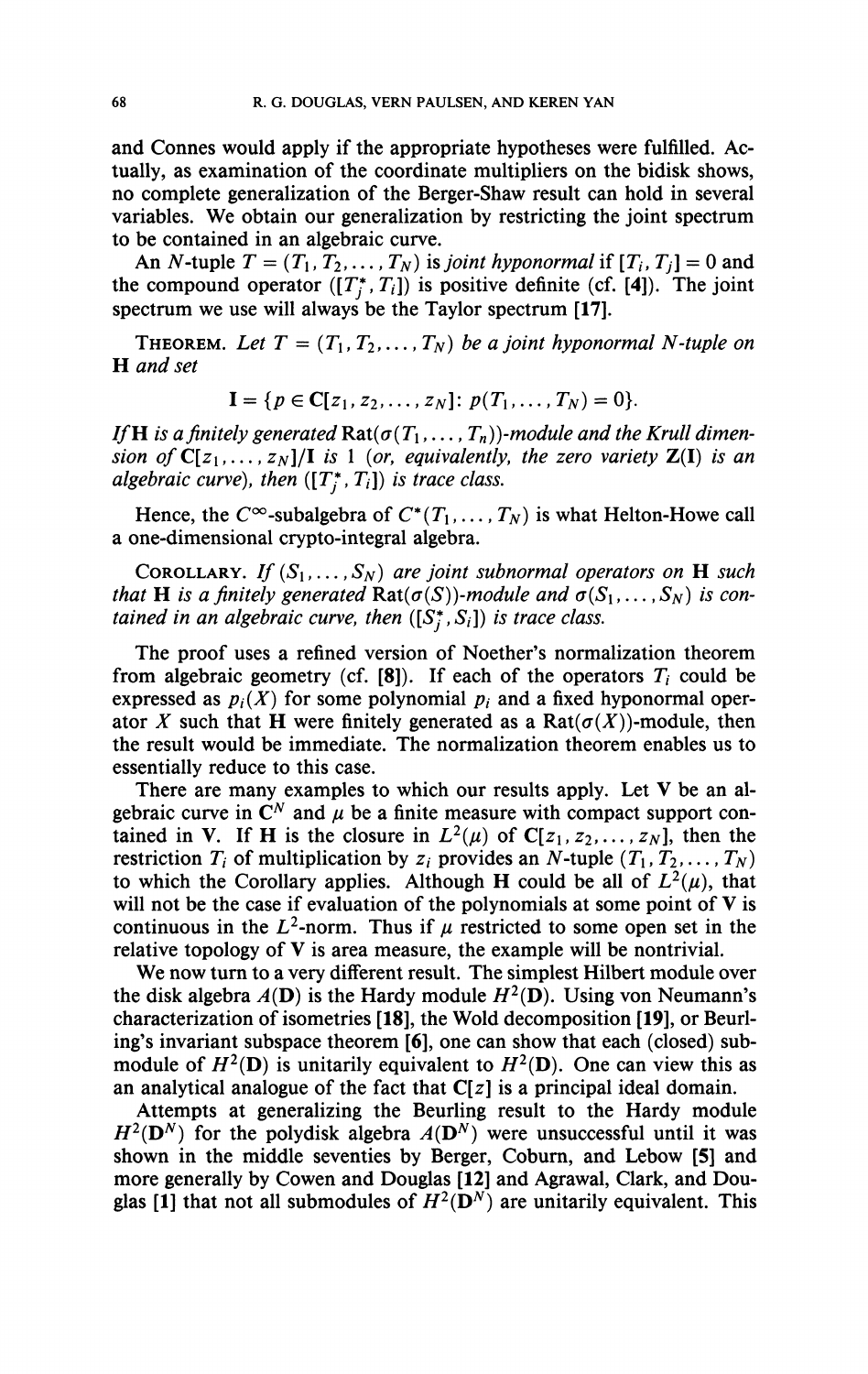was extended to more general domains by Agrawal and Salinas [2]. Our aim here is a rigidity result which shows just how different submodules are.

If I is an ideal in  $C[z_1, \ldots, z_N]$ , then the closure of I in  $H^2(D^N)$ , denoted [I], is a submodule of  $A(\mathbf{D}^N)$ . The results cited above referred to submodules of the form  $[I]$  for which  $Z(I)$  is a finite and discrete subset of  $\mathbf{D}^N$ . A result of Ahern and Clark [3] reveals that all submodules of finite codimension in  $H^2(D^N)$  have this form. Our results cover a much wider class of examples.

THEOREM. If  $I_1$  and  $I_2$  are ideals in  $C[z_1,\ldots,z_N]$  which satisfy

(i) the height of  $I_i$ , is at least 2, and,

(ii) each algebraic component of  $\mathbf{Z}(\mathbf{I}_i)$  intersects  $\mathbf{D}^N$ , then  $[\mathbf{I}_1]$  and  $[\mathbf{I}_2]$ *are similar if and only if*  $\mathbf{I}_1 = \mathbf{I}_2$ .

By the height of a general ideal is meant the minimum height of the associated prime ideals.

The proof proceeds using the global isomorphism of  $[I_1]$  and  $[I_2]$  to imply the local isomorphism of  $I_1 \otimes_{C[\mathbf{z}]} L$  and  $I_2 \otimes_{C[\mathbf{z}]} L$  for every finite dimensional module L over  $C[z] = C[z_1, \ldots, z_N]$ . After some additional arguments, a result of Grothendieck [14] applies to show that  $I_1 = I_2$ .

Since the proof is completely local, it extends to Hilbert modules over algebras of holomorphic functions on domains such as the unit ball in  $\mathbb{C}^N$ or indeed to many convex or pseudoconvex domains of  $\mathbb{C}^N$ . Moreover, similarity can be replaced by quasisimilarity or something even weaker. If there exist module maps  $X: [\mathbf{I}_1] \to [\mathbf{I}_2]$  and  $Y: [\mathbf{I}_2] \to [\mathbf{I}_1]$  with dense range, then  $I_1 = I_2$ . Finally, the Hardy module can be replaced by a Hilbert module formed from the closure of the polynomials or the rational functions in the  $L^2$ -space of more general measures on the domain; for example, volume measure. The critical property is that evaluation of the functions and derivatives of the functions at interior points be continuous in the  $L^2$ -norm. Hypothesis (i) excludes ideals which are even locally principal, while (ii) ensures that  $C[z_1, \ldots, z_N] \cap [I] = I$ .

Deciding when the principal ideals

 ${p} = pC[z_1, \ldots, z_N]$  and  ${q} = qC[z_1, \ldots, z_N]$ 

give equivalent submodules must involve more then algebra since all principal ideals are isomorphic as modules. However, although  $\{\{z_1\}\}\$ ,  $\{\{z_2\}\}\$ , and  $H^2(\mathbf{D}^N)$  obviously define unitarily equivalent submodules, Hastings showed in [15] that the submodule defined by  $[{z_1 - z_2}]$  is not even quasisimilar to  $H^2(\mathbf{D}^N)$ . Although the equivalence problem is, in general, quite difficult, we can solve it for homogeneous polynomials.

**THEOREM.** If  $p_1$  and  $p_2$  are homogeneous polynomials in  $C[z_1,..., z_N]$ , *then* [{ $p_1$ }] and [{ $p_2$ }] are unitarily equivalent if and only if there exist *monomials z and z' such that*  $\mathbf{z} p_1 = \mathbf{z}' p_2$ *; similar if and only if quasisimilar if and only if the quotient*  $p_1/p_2$  *is bounded above and below on*  $T^N$ .

Not all submodules of  $H^2(D^N)$  are of the form [I] for some ideal I in  $C[z_1, \ldots, z_N]$ . That is not true even for the case  $N = 1$ . To obtain a rigidity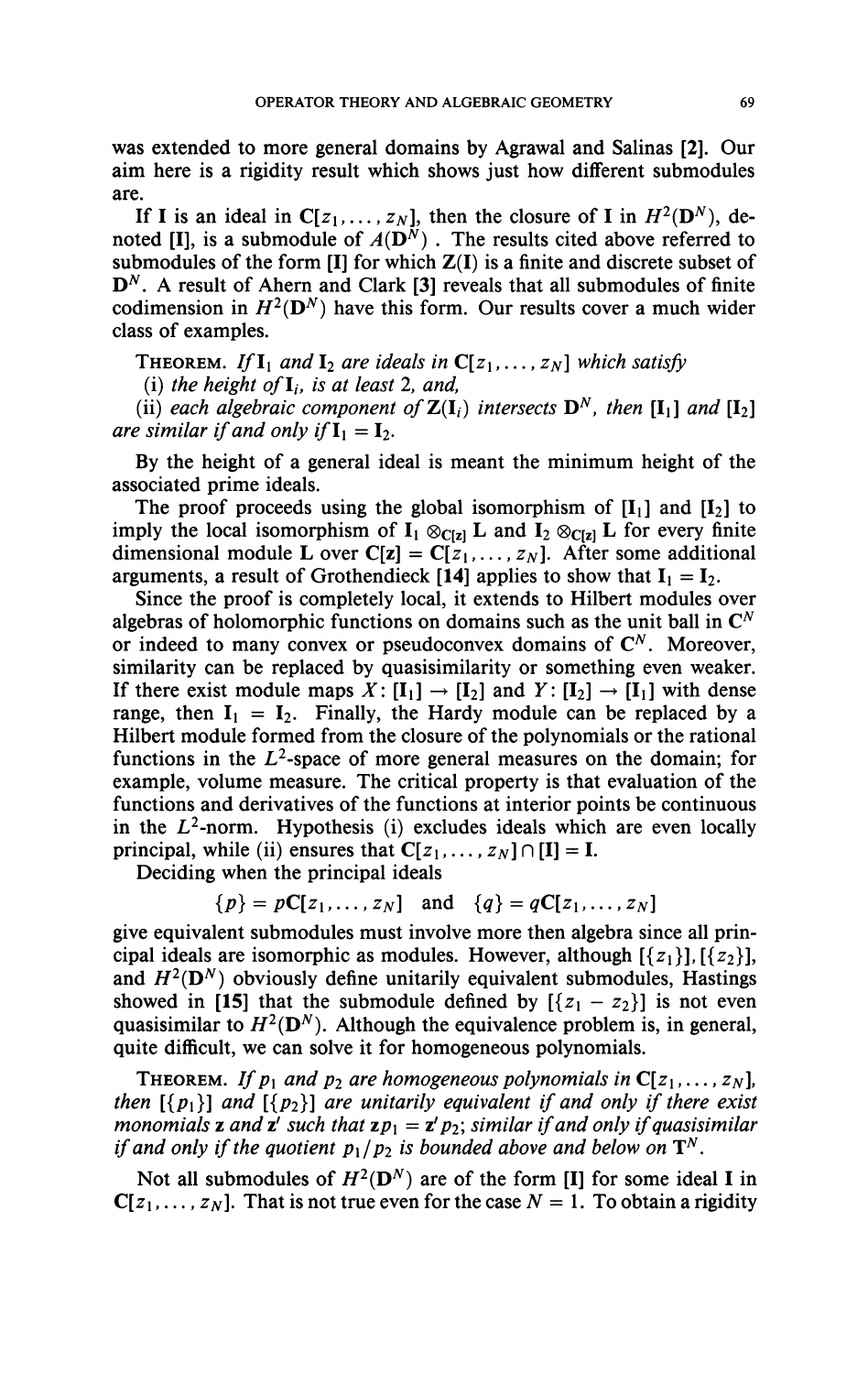result for general submodules, we must not only restrict the common zero set  $Z(M)$  of the functions in a submodule M but we must consider the "zero variety" on  $T^N$ . For f in  $H^2(D^N)$  let  $\sigma_f$  be the unique singular measure on T<sup>N</sup> for which  $P_z(|f|dm - d\sigma_f)$  is the least harmonic majorant of  $\log|f|$ , where  $P_z$  denotes the Poisson kernel.

THEOREM. If  $M_1$  and  $M_2$  are submodules of  $H^2(D^N)$  which satisfy

(i) the Hausdorff dimension of  $\mathbf{Z}(\mathbf{M}_i)$  is at most  $N-2$ , and

(ii) inf{ $\sigma_f$ :  $f \in M_i$ } = 0,

then  $M_1$  and  $M_2$  are quasisimilar if and only if  $M_1 = M_2$ .

The proof of this last result now involves function theory on the polydisk and a detailed knowledge of the one variable theory. In particular, localization of the interior of  $\mathbf{D}^N$  is not enough and one must invoke "localization on the boundary." Hence this proof does not automatically extend to other domains in  $\mathbb{C}^N$ . We will discuss the details of this at another time.

We have described what we believe are some interesting results in multivariable spectral theory whose proofs depend on nontrivial techniques from algebraic geometry and commutative algebra. We believe that this is only the beginning.

Finally, we want to acknowledge the considerable assistance provided to us by H. Sah in finding the needed techniques from algebra.

## **REFERENCES**

**1. O. P. Agrawal, D. N. Clark, and R. G. Douglas,** *Invariant subspaces in the polydisk,*  **Pacific J. Math. 121 (1986), 1-11.** 

**2. O. P. Agrawal and N. Salinas,** *Sharp kernels and canonical subspaces,* **Amer. J. Math. 109(1987), 23-40.** 

**3. P. Ahem and D. N. Clark,** *Invariant subspaces and analytic continuation in several variables,* **J. Math. Mech. 19 (1969/1970), 963-969.** 

**4. A. Athavale,** *On joint hyponormality of operators,* **Proc. Amer. Math. Soc. 103 (1988), 417-423.** 

**5. C. A. Berger, L. A. Coburn, and A. Lebow,** *Representation and index theory for* **C\*** *algebras generated by commuting isometries,* **J. Funct. Anal. 27 (1978), 51-99.** 

**6. C. A. Berger and B. I. Shaw,** *Intertwining, analytic structure, and the trace norm estimate,* **Proc. Conf. Operator Theory, Lecture Notes in Math., vol. 345, Springer-Verlag, Berlin and New York, 1973, pp. 1-6.** 

**7. A. Beurling,** *On two problems concerning linear transformations in Hubert space,* **Acta Math. 81 (1949), 239-255.** 

**8. N. Bourbaki,** *Commutative algebra,* **Addison-Wesley, 1972.** 

**9. L, G. Brown, R. G. Douglas, and P. A. Fillmore,** *Unitary equivalence modulo the compact operators and extensions of C\*-algebras,* **Proc. Conf. Operator Theory, Lecture Notes in Math., vol. 345, Springer-Verlag, Berlin and New York, 1973, pp. 58-128.** 

**10. R. W. Carey and J. D. Pincus,** *Principal functions, index theory, geometric measure theory and function algebras,* **Integral Equations and Operator Theory 2 (1979), 441-483.** 

**11. A. Connes,** *Noncommutative differential geometry,* **Inst. Hautes Études Sci. Publ. Math. 86(1986), 41-144.** 

**12. M. J. Cowen and R. G. Douglas,** *On moduli for invariant subspaces,* **Operator Theory, Birkhauser Verlag, Basel, Adv. Appl. 6 (1982), 65-73.** 

**13. R. G. Douglas and V. I. Paulsen,** *Hilbert modules for function algebras,* **Longman Research Notes (to appear).**